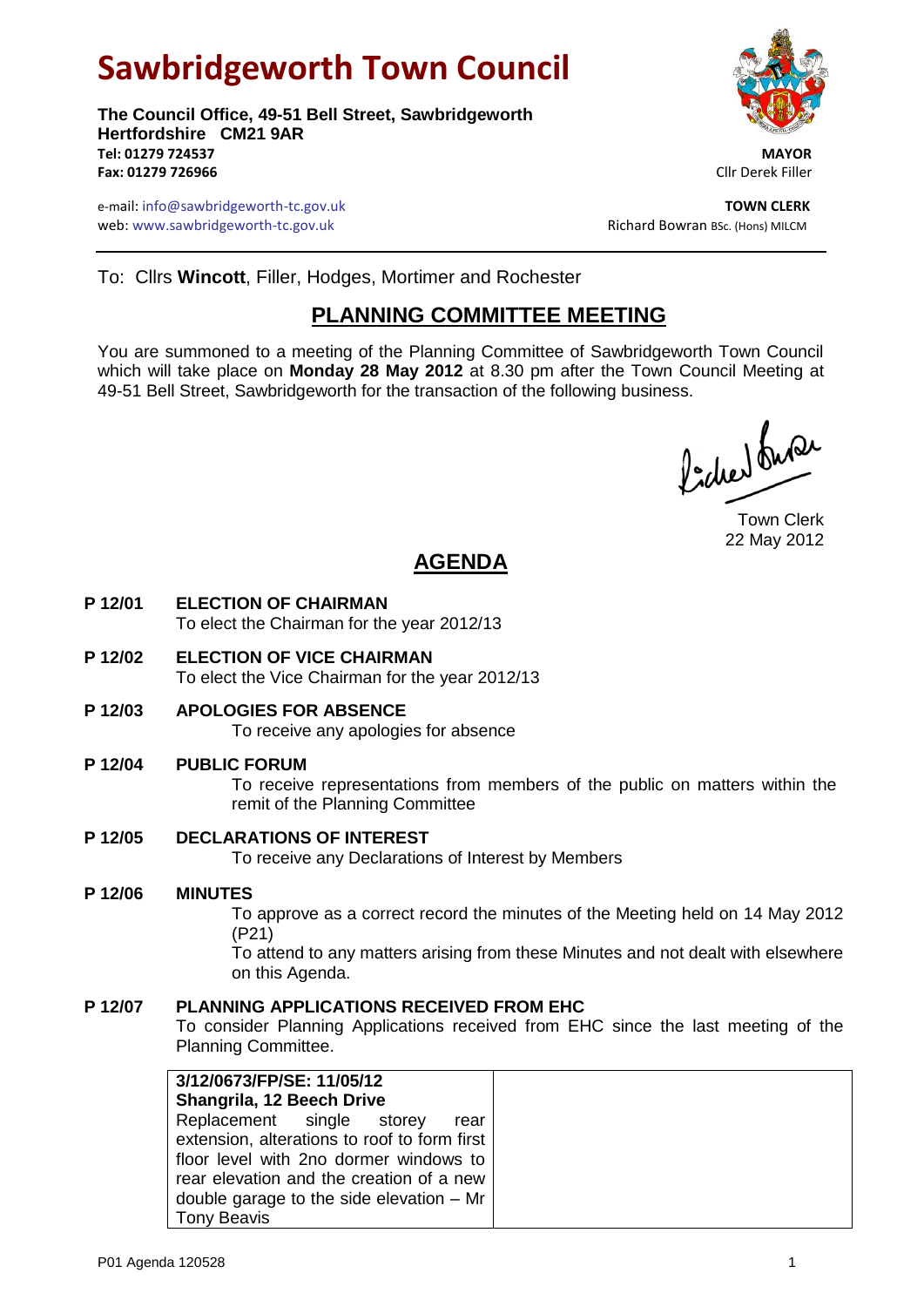|         | 3/12/0701/FP/SE: 08/05/12<br>The Gatehouse, Great Hyde Hall,<br><b>Hatfield Heath Road</b><br>Installation of 16no. PV solar panels<br>(1652mm x 994mm) to existing flat roof<br>(retrospective)                               |  |                                  |
|---------|--------------------------------------------------------------------------------------------------------------------------------------------------------------------------------------------------------------------------------|--|----------------------------------|
|         | 3/12/0702/LB/SE: 08/05/12<br>The Gatehouse, Great Hyde Hall,<br><b>Hatfield Heath Road</b><br>Regularisation for the Installation of<br>16no. PV solar panels (1652mm x<br>994mm) to existing flat roof - Mr Russell<br>Waller |  |                                  |
|         | 3/12/0753/FP/MP: 09/05/12<br><b>54 Pishiobury Drive</b><br>Removal of glazed roof and part of<br>conservatory and installation of tiled roof<br>- Mr David Evans                                                               |  |                                  |
| P 12/08 | <b>LATE PLANNING APPLICATIONS</b><br>To deal with Planning Applications Notifications from E.H.C. (if any) following the<br>publication of this Agenda and received before 24 May 2012.                                        |  |                                  |
| P 12/09 | <b>PLANNING DECISIONS MADE BY EHC</b><br>To receive Planning Decisions from EHC<br>(The Town Council's comments are shown in brackets)                                                                                         |  |                                  |
|         | 3/12/0003/FP<br>19 Honeymeade<br>Single storey front extension, two storey side Granted<br>extension and single storey rear extension<br>(No Objection)                                                                        |  |                                  |
|         | 3/12/0320/FP<br>Fair Green House, 17, Vantorts Road<br>Two storey side extension and internal alterations<br>to attic                                                                                                          |  | <b>Refused</b><br>(No Objection) |
|         | 3/12/0321/LB<br>Fair Green House, 17, Vantorts Road<br>Two storey side extension and internal alterations<br>to attic                                                                                                          |  | <b>Refused</b><br>(No Comment)   |
|         | 3/12/0351/FP<br>London Road, Sawbridgeworth, Herts CM21<br>9JH<br>Erection of a column mounted CCTV camera                                                                                                                     |  | <b>Granted</b><br>(No Comment)   |
|         | 3/12/0413/FP<br>The Old Vicarage, Sheering Mill Lane                                                                                                                                                                           |  | <b>Granted</b>                   |

| Replacement single storey conservatory | (No Objection) |  |
|----------------------------------------|----------------|--|
| 3/12/0414/LB                           |                |  |
| The Old Vicarage, Sheering Mill Lane   | Granted        |  |

| The Old Vicarage, Sheering Mill Lane       | Granted      |
|--------------------------------------------|--------------|
| Demolition and replacement of conservatory | (No Comment) |

### **3/12/0463/FP**

| 29 The Orchards                                             |                |
|-------------------------------------------------------------|----------------|
| Demolition of existing single storey side extension Refused |                |
| and erection of two storey side extension                   | (No Objection) |